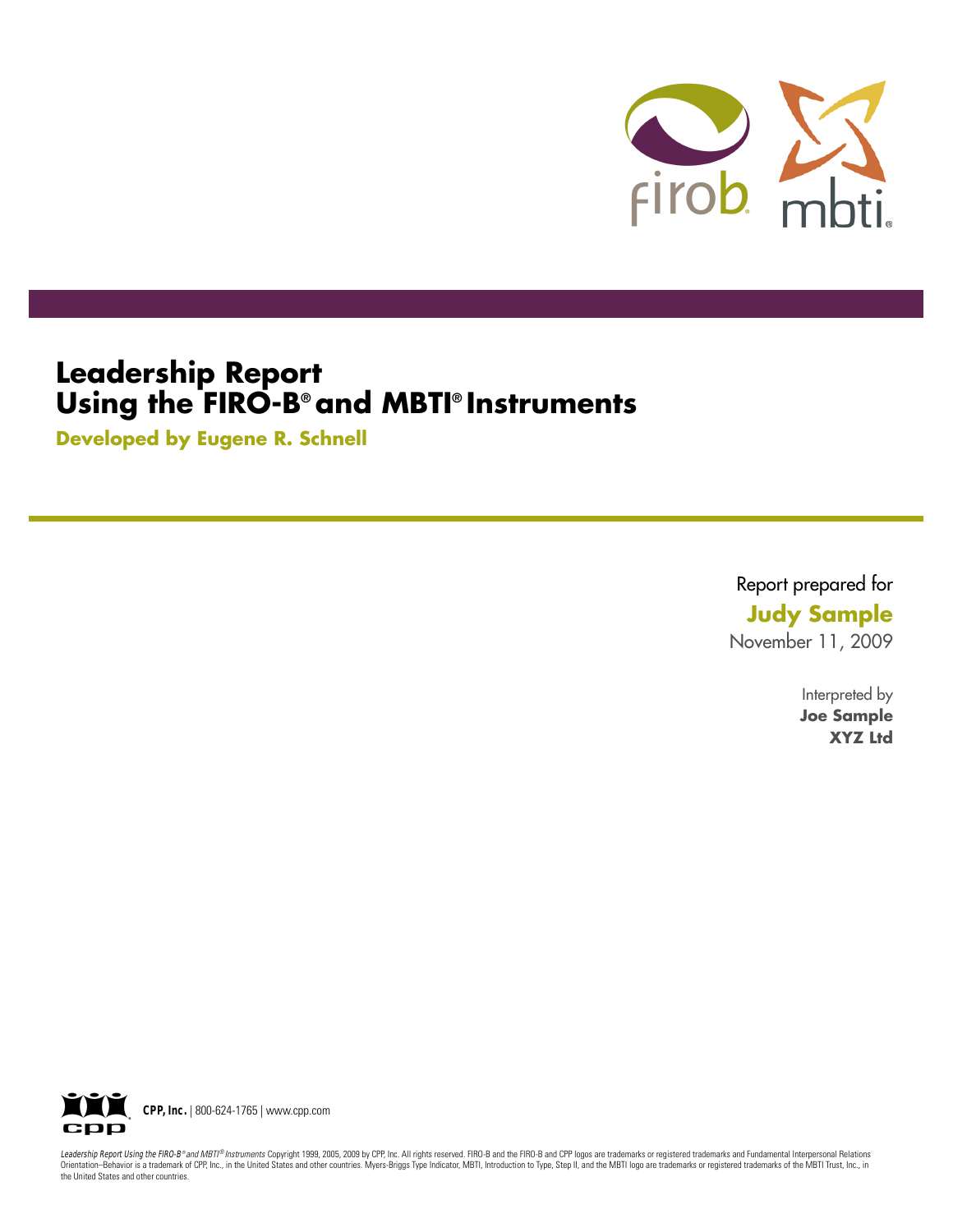## **INTRODUCTION**

This report is intended to help you explore and expand your understanding of the leadership style you use in your organization and how others might perceive and react to it. The information in this report is based on your responses to two instruments: the FIRO-B® ( *Fundamental Interpersonal Relations Orientation–Behavior™* ) and the MBTI® (*Myers-Briggs Type Indicator®* ) assessments.

Both instruments tap into key aspects of personality and behavior in areas such as communication, problem solving, decision making, and interpersonal relations. The instruments are also distinct, each providing a view of your leadership personality through a different window. Together, they complement each other and provide rich information of use in your personal, ongoing leadership development program.

The report is written assuming that you understand your results on both instruments and a trained professional has interpreted your results on the FIRO-B and MBTI tools. This Leadership Report begins with a snapshot of your leadership style. The Overall Leadership Orientation section highlights how you lead. Next, the report offers a brief interpretive overview of your results on the FIRO-B and the MBTI instruments. The report then describes your leadership style in various contexts: in interpersonal relationships, in teams, and at the level of organizational culture. Next, it identifies some strengths you may have and possible challenges you might face in dealing with change and stress. Near the end of your report is an Action Plan that details several points you may want to include in your personal development agenda.

The comments and interpretations in your report are intended to help you become a more adaptable leader; they are neither an evaluation of your leadership abilities nor a test of your "CEO potential." Also, please keep in mind that the suggestions and interpretations are presented as hypotheses or proposals about your leadership style, not statements of fact or the final verdict on the success of your leadership attempts. It is up to you to verify the statements and decide how well they describe you.

The FIRO-B and the MBTI tools examine your leadership style from different perspectives; thus once in a while what your results on one inventory say about you can seem to contradict your results on the other inventory. Upon close examination, however, seemingly inconsistent statements may nonetheless offer valid insights, with the instruments together offering a view of the finer contours of your personality.

In addition to supplying you with information about your own leadership style, this report can help you, as a leader,

- recognize that each person has both strengths and possible blind spots
- allow for wide divergence in people's views, attitudes, values, and behaviors
- see different operating styles as an opportunity to bring diverse talents and strengths together in an organization
- use leadership approaches that match the situation and people's differing needs, in spite of your own needs and preferences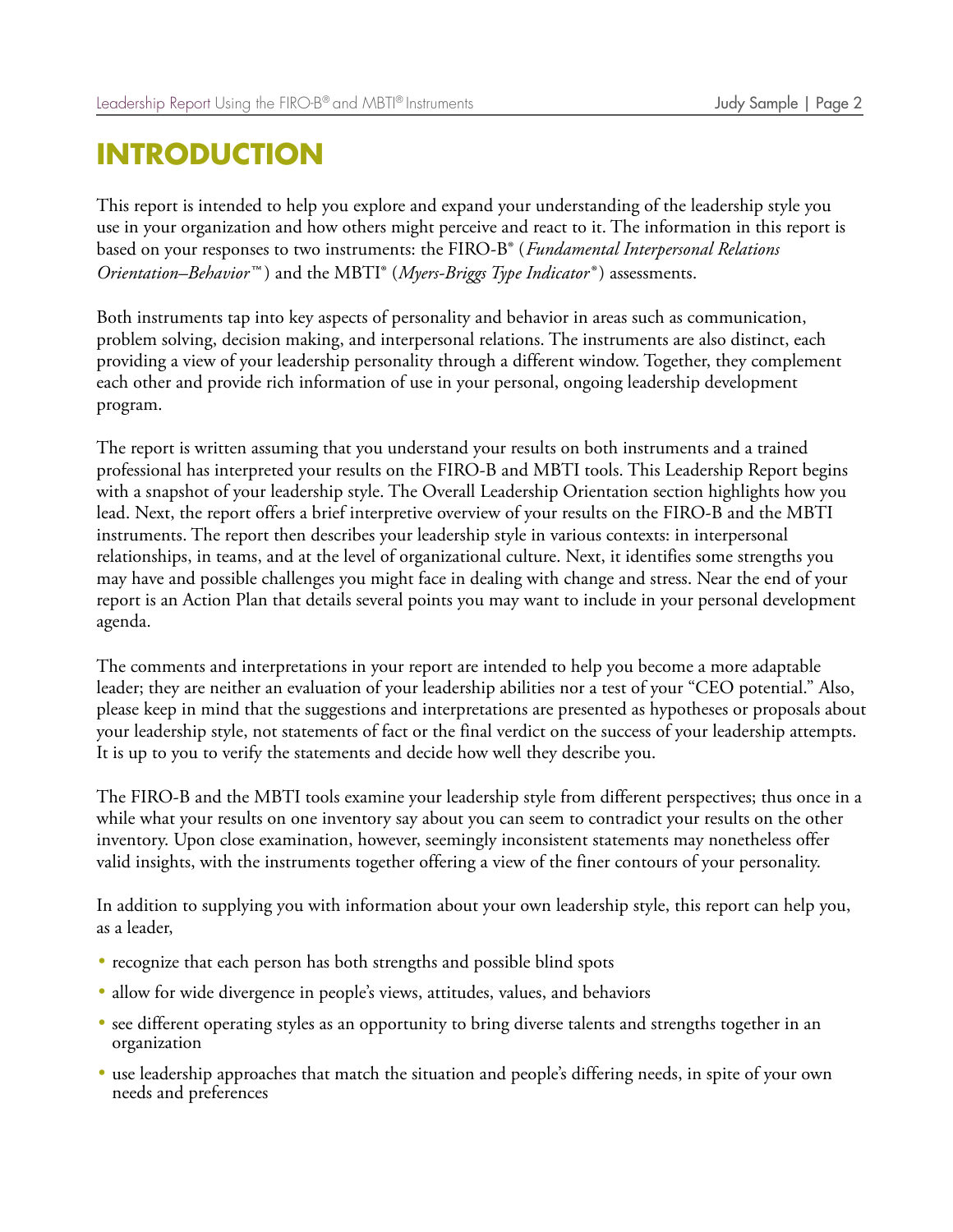## **OVERALL LEADERSHIP ORIENTATION**

The following snapshot combines your MBTI and FIRO-B results. Reviewing this section may help you recognize the most fundamental aspects of your leadership orientation—the preferences and needs that shape how you lead.

## **Facets of Your Leadership Style**

Your MBTI type, ENTJ, provides a wide-angle lens through which to view your leadership style.

- You lead by motivating people and being enthusiastic.
- You contribute by providing thoughts, ideas, and strategies and by using your ingenuity and logic.
- In a leadership role, you value vision, personal mastery, competence, planning, possibilities, clarity, accomplishments, adaptability, and ingenuity.
- You make decisions by considering frameworks, guidelines, and overall impacts; by thinking systematically; and by rationally analyzing outcomes.
- You project a style that is take-charge, quick, outspoken, direct, frank, decisive, tough, analytical, logical, theoretical, creative, critical, and strategic.
- You enjoy building opportunities for growth and development, debating challenging questions, and overseeing the linking of systems and strategies.

### **Your Leadership Approach**

Your relatively strong need for Control, as measured by the FIRO-B assessment, colors in a particular way the image of your leadership personality formed by the MBTI lens. With the FIRO-B "filter" applied to the MBTI lens, the following overall picture of your leadership approach emerges:

- You enjoy providing others with goals, plans, and structures that will help them work toward the overall objective.
- You don't take no for an answer, and you enjoy winning people's support for your ideas.
- You stretch your skills as far as you can and encourage others to develop in the same way.
- You are internally driven to move quickly and to steadily acquire increasing levels of responsibility, resources, and authority.
- When forced to choose, you will focus on work priorities, areas of responsibility, and how decisions are made rather than on making connections, getting involved, or building loyalties with others.
- In the short run, your goal is to get everyone and everything organized and moving in the same direction.
- In the long run, your goal is to build a world-class operation known for its reliability, capacity, and innovation.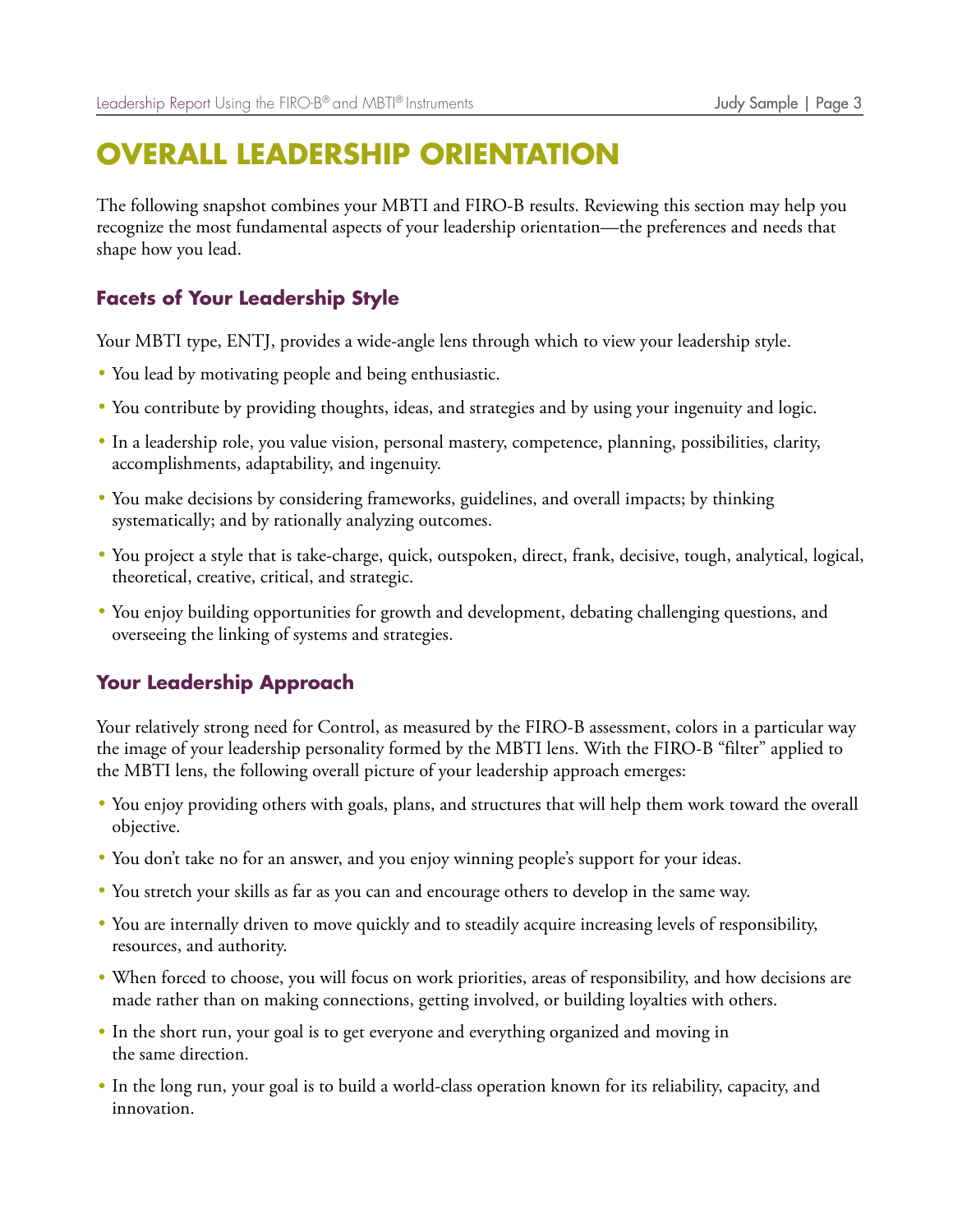# **BASIC INTERPRETATION OF YOUR FIRO-B® RESULTS**

The FIRO-B instrument measures the extent to which people attempt to satisfy three basic social needs: *Inclusion* (participation, recognition, belonging), *Control* (power, authority, influence), and *Affection* (openness, warmth, closeness). The FIRO-B tool reports on how much one initiates behavior in these three areas (*Expressed Behavior*) and how much one would like others to initiate that behavior toward them (*Wanted Behavior*). Your results and some interpretive remarks are shown below.



**Level of Overall Interpersonal Needs:** Medium-low **Strongest Interpersonal Need:** Control **Relationship Between Behaviors:** Expressed is greater than Wanted

Your Overall Interpersonal Needs score (25) falls in the medium-low range. This result suggests that your involvement with others may sometimes be a source of satisfaction, depending on the people and context. You likely work most effectively alone, but can enjoy working with others when the objectives are focused. You are probably most comfortable when your work involves concentration on data or ideas and occasional discussions with or presentations to others.

Your Total Expressed Behavior and Total Wanted Behavior scores are both in the medium range (16 and 9, respectively). These results suggest that you sometimes initiate action and work proactively with others and at other times are more comfortable being reactive to and reliant on others. The fact that your Total Expressed Behavior score is slightly higher than your Total Wanted Behavior score suggests that you may keep others at a distance in order to avoid receiving unwanted behaviors or that you accept behaviors only from selected individuals. In addition, you may sometimes send confusing signals about what you want from others.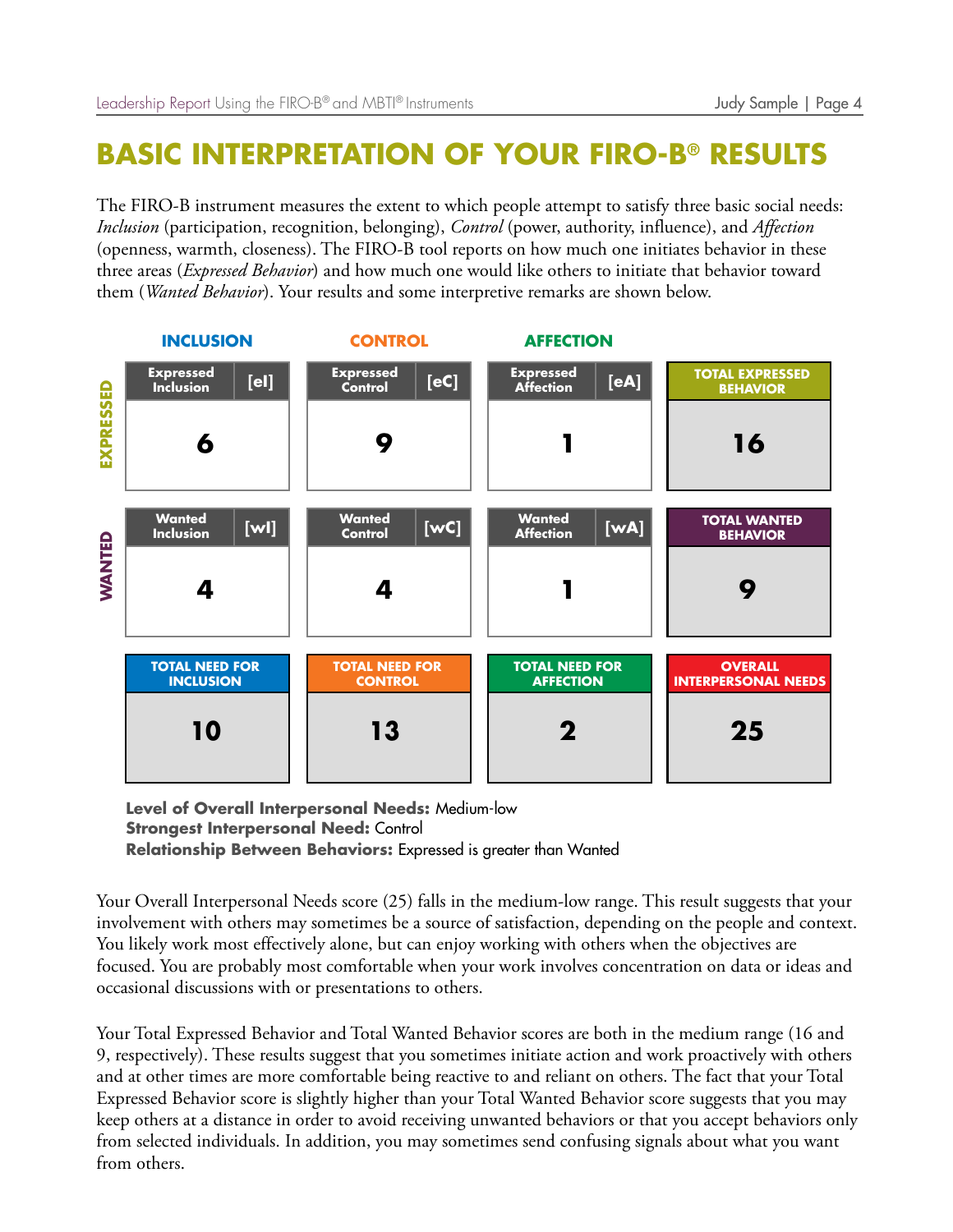Your Total Need scores for Inclusion, Control, and Affection (10, 13, and 2, respectively) reflect the overall strength of each need. Control is the need you are most comfortable pursuing and the need you are least likely to give up. It is therefore likely that you will focus on understanding the order and structure of situations: who is in charge; how decisions are made; what the rules, policies, and work priorities are.

Affection is the need satisfaction area you are drawn to least, the need that you would be most willing to sacrifice. You are probably less interested in getting close to people, establishing trust relationships, exchanging personal reactions and opinions, and building loyalty than you are in satisfying your needs for Control and Inclusion.

### **Your Patterns of Need Fulfillment**

Your six individual needs scores, shown on the following two charts, indicate the extent to which expressed and wanted Inclusion, Control, and Affection are characteristic of you.

#### **Your expressed need results suggest that you will**

| likely<br>express                                                                                                                                                              | sometimes<br>express           | likely not<br>express | likely<br>express                                                                                                                                                    | sometimes<br>express         | likely not<br>express   | likely<br>express                                                                                                                                                | sometimes<br>express           | likely not<br>express |
|--------------------------------------------------------------------------------------------------------------------------------------------------------------------------------|--------------------------------|-----------------------|----------------------------------------------------------------------------------------------------------------------------------------------------------------------|------------------------------|-------------------------|------------------------------------------------------------------------------------------------------------------------------------------------------------------|--------------------------------|-----------------------|
|                                                                                                                                                                                | your <b>Inclusion</b> needs by |                       |                                                                                                                                                                      | your <b>Control</b> needs by |                         |                                                                                                                                                                  | your <b>Affection</b> needs by |                       |
| • talking and joking with others<br>· taking a personal interest in others<br>• involving others in projects and<br>meetings<br>• recognizing the accomplishments<br>of others |                                | group                 | • assuming positions of authority<br>· advancing your ideas within the<br>· taking a competitive stance and<br>making winning a priority<br>· managing conversations |                              | and physically<br>loyal | • supporting colleagues verbally<br>· giving gifts to show appreciation<br>• exhibiting concern about the<br>personal lives of others<br>• being trustworthy and |                                |                       |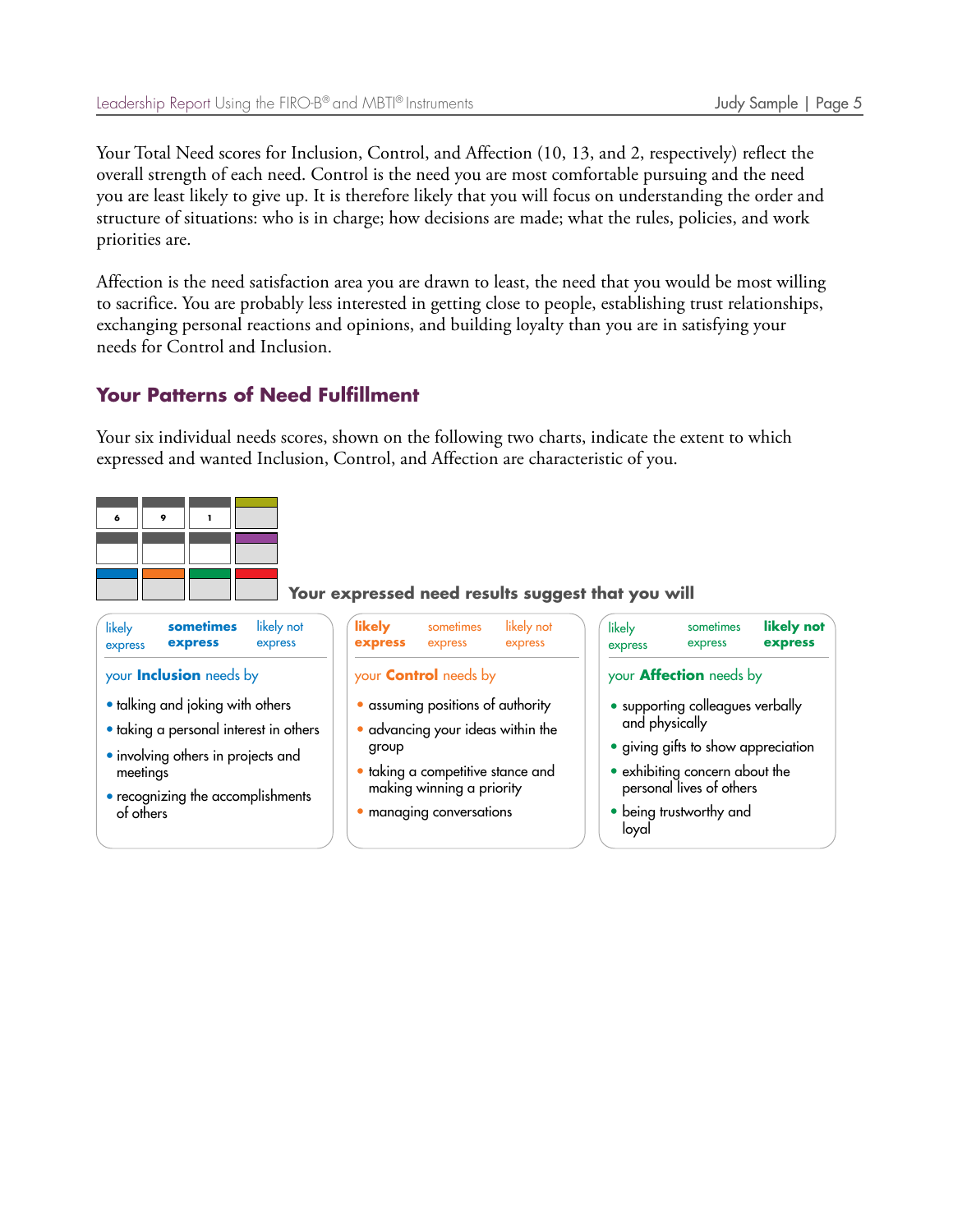

| likely<br>get                                                                                                                                                                                                                                                                                                                                                                                                                                                                          | sometimes<br>get | likely not<br>get                  | likely<br>let | sometimes<br>let                                                                                                                                                       | likely not<br>let | likely<br>get | sometimes<br>get | likely<br>not get |
|----------------------------------------------------------------------------------------------------------------------------------------------------------------------------------------------------------------------------------------------------------------------------------------------------------------------------------------------------------------------------------------------------------------------------------------------------------------------------------------|------------------|------------------------------------|---------------|------------------------------------------------------------------------------------------------------------------------------------------------------------------------|-------------------|---------------|------------------|-------------------|
| your <b>Inclusion</b> needs met by<br>others have <b>Control</b> by<br>$\bullet$ asking for help on the job<br>• frequenting heavily trafficked areas<br>(e.g., the water cooler)<br>· involving others in decision making<br>• wearing distinctive clothing<br>· deferring to the wishes, needs, and<br>requests of others<br>• seeking recognition or<br>responsibility<br>· asking for permission and<br>circulating progress details<br>• going along with the majority<br>opinion |                  | your <b>Affection</b> needs met by |               |                                                                                                                                                                        |                   |               |                  |                   |
|                                                                                                                                                                                                                                                                                                                                                                                                                                                                                        |                  |                                    |               | • being flexible and accommodating<br>• listening carefully to others<br>· displaying an open body posture<br>• sharing feelings of anxiety,<br>sadness, or loneliness |                   |               |                  |                   |

## **Roles You Take On in an Organization**

Leaders play many different types of roles in a group. The roles you play depend on your interpersonal needs and the needs of subordinates, colleagues, and the particular members of a team. Three important roles that individuals can play in a group setting are described below on the left. These roles correspond to the needs for Inclusion, Control, and Affection. The solid colored boxes below correspond to your expressed need scores and indicate how likely you are to assume each role.

| <b>Basic Group Roles</b>                                                                                                                                                                                        |                   | How Often You May Play the Role |                     |
|-----------------------------------------------------------------------------------------------------------------------------------------------------------------------------------------------------------------|-------------------|---------------------------------|---------------------|
| <b>Clarifier</b><br>Presents issues or solutions for clarification, summarizes<br>discussion, introduces new members to the team, keeps team<br>members up-to-date, and provides the group with facts and data. | <b>FREQUENTIY</b> | <b>OCCASIONALLY</b>             | <b>INFREQUENTIY</b> |
| <b>Director</b><br>Pushes for action and decision making; has lots to say and wants<br>to say it in meetings; may be overly optimistic about what can be<br>accomplished by the group.                          | <b>FREQUENTLY</b> | <b>OCCASIONALLY</b>             | <b>INFREQUENTLY</b> |
| <b>Encourager</b><br>Builds up the egos and status of others; remains friendly,<br>responsive, warm, and diplomatic; may also sacrifice the truth to<br>maintain good relationships.                            | <b>FREQUENTLY</b> | <b>OCCASIONALLY</b>             | <b>INFREQUENTLY</b> |

These orientations suggest that you are comfortable in the role of Director and assume this role in most group situations.

In addition, your relatively low score for wanted Affection suggests that you may take on the role of Cautioner. In this role, you express concern about the direction of the group, provide careful analysis of potential problems, and relay doubts about the success of planned initiatives.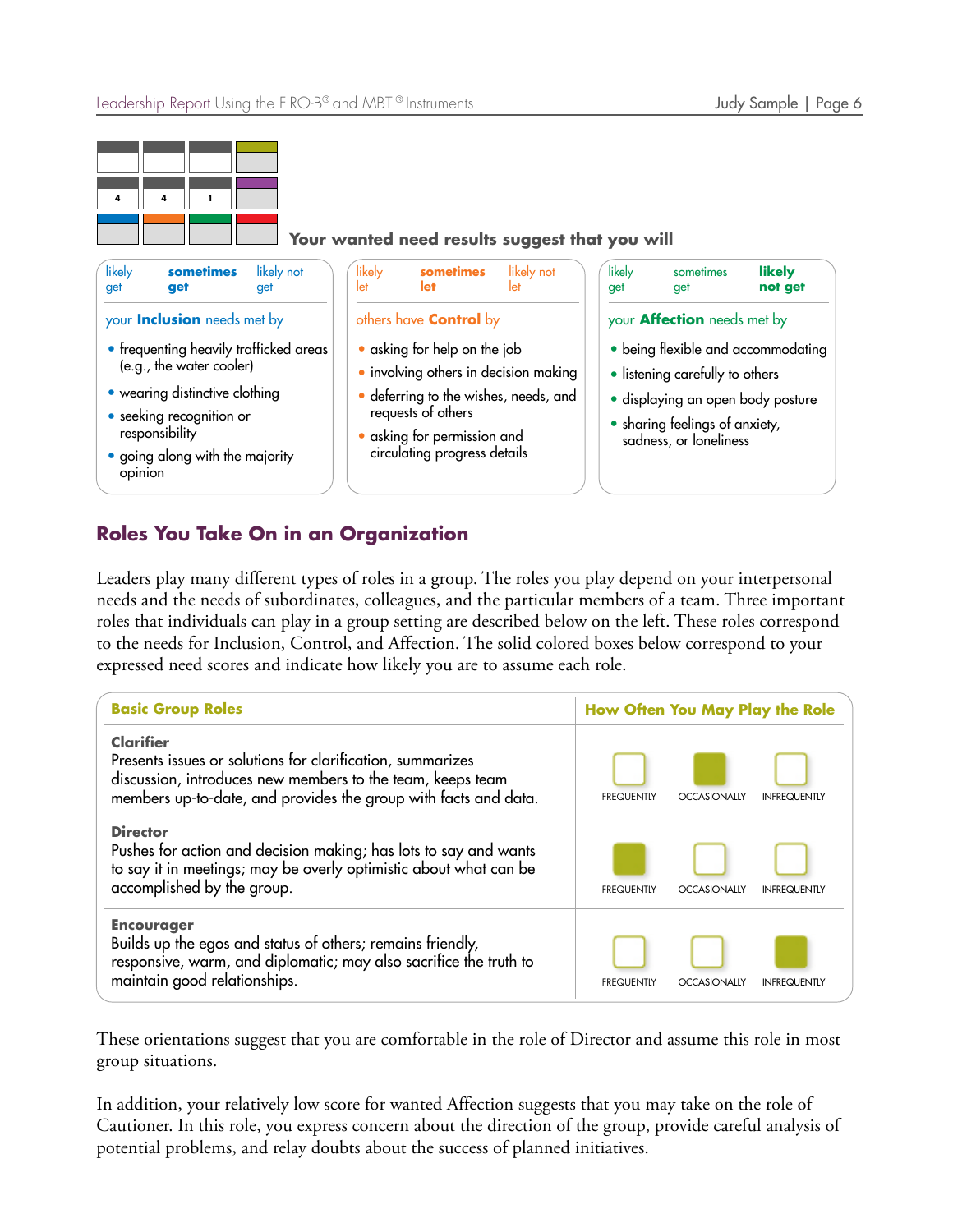# **BASIC INTERPRETATION OF YOUR MBTI® RESULTS**

The MBTI instrument describes four pairs of opposite preferences, called dichotomies. All eight preferences are valuable, and everyone uses each of them at least some of the time. However, each individual tends to prefer one preference in each pair and generally uses it more than its opposite.

Your MBTI preferences are ENTJ. Each of these preferences is described in the chart below.



Below are a dozen adjectives that describe ENTJs in general. Because there are individual differences within each type, not every adjective may apply to you.

- Challenging
- •Controlled
- •Critical
- Decisive
- Fair
- Logical
- Objective
- Planful
- Straightforward
- Strategic
- Theoretical
- Tough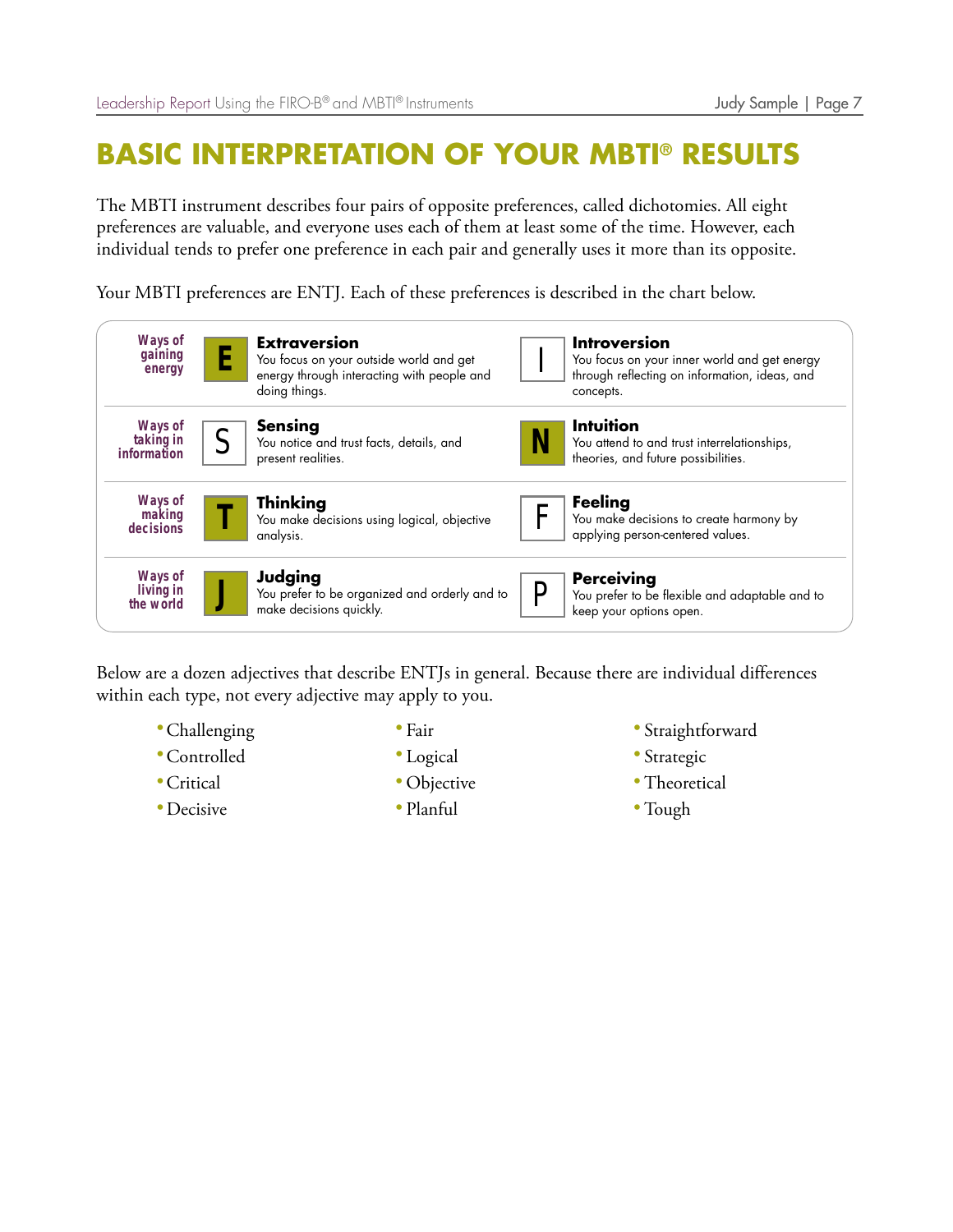### **Effects of Your Preferences in Work Settings**

| <b>Extraversion [E]</b>                                                                                                                                                                                                                                                                                                                                                                               | <b>Intuition [N]</b>                                                                                                                                                                                                                                                                                                                                                                 |
|-------------------------------------------------------------------------------------------------------------------------------------------------------------------------------------------------------------------------------------------------------------------------------------------------------------------------------------------------------------------------------------------------------|--------------------------------------------------------------------------------------------------------------------------------------------------------------------------------------------------------------------------------------------------------------------------------------------------------------------------------------------------------------------------------------|
| Like variety and action<br>Are often impatient with long, slow jobs<br>Are interested in the activities of your work and<br>in how other people do them<br>• Act quickly, sometimes without thinking<br>• When working on a task, find phone calls a<br>welcome diversion<br>Develop ideas through discussion<br>Like having people around                                                            | Like solving new, complex problems<br>Enjoy learning a new skill more than using it<br>May follow your inspirations, good or bad<br>May make errors of fact<br>Like to do things with an innovative bent<br>Like to present an overview of your work first<br>Prefer change, sometimes radical, to continuation<br>of what is<br>Usually proceed in bursts of energy                 |
| <b>Thinking [T]</b>                                                                                                                                                                                                                                                                                                                                                                                   | <b>Judging [J]</b>                                                                                                                                                                                                                                                                                                                                                                   |
| Use logical analysis to reach conclusions<br>Can work without harmony<br>May hurt people's feelings without knowing it<br>Tend to decide impersonally, sometimes paying<br>$\bullet$<br>insufficient attention to people's wishes<br>Tend to be firm minded and can give criticism<br>$\bullet$<br>when appropriate<br>Look at the principles in the situation<br>Feel rewarded when job is done well | • Work best when you can plan your work and<br>follow your plan<br>Like to get things settled and finished<br>May not notice new things that need to be done<br>Tend to be satisfied once you reach a decision<br>$\bullet$<br>on a thing, situation, or person<br>Reach closure by deciding quickly<br>Seek structure and schedules<br>Use lists to prompt action on specific tasks |

### **The Role You Take On in an Organization**

Each of the sixteen MBTI types has a unique leadership role. Your leadership role based on your MBTI type, ENTJ, is described below. As you read the description, remember that everyone has the potential to play more than one kind of leadership-related role in a group.

Your preferences suggest that you may be most comfortable in the role of Field Marshal.\* In this role, you take charge quickly and challenge everyone to pursue difficult goals.

\* This work role and fifteen other work roles based on MBT1\* type are described in Olaf Isachsen and Linda V. Berens, *Working Together: A Personality-Centered Approach to Management*, 3rd ed. (San<br>Juan Capistrano, CA: Ins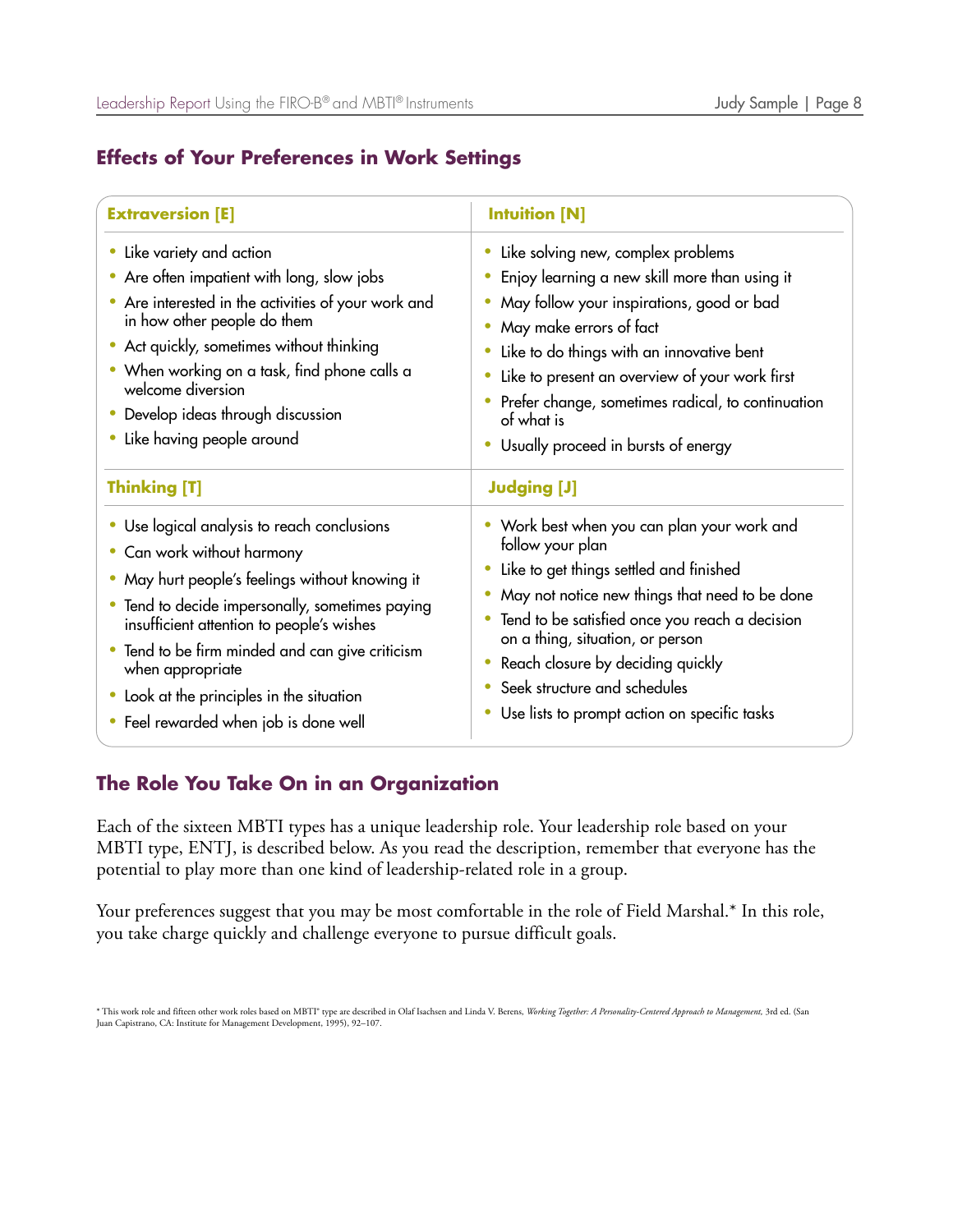

## **INTERPERSONAL RELATIONS**

The world of leaders is inherently social. For some, social interaction is exhilarating and energizing. For others, it can become draining and distracting or require balancing time spent with people with some time spent alone.

### **How Interaction Affects Your Leadership**

Although the MBTI instrument shows that you have a preference for Extraversion, your overall interpersonal needs are in the medium-low range. This combination of results suggests that you enjoy the social aspects of your work but keep your interactions focused on a particular group of individuals. You may have learned to limit interpersonal activity over time because your organization's work culture is very unit oriented and doesn't encourage the use of groups and teams. You may also be the type of person who enjoys interacting with others but does not like to rely on relationships or groups to get things done. You may enjoy being included in groups, but feel inhibited in bringing people together yourself.

Given your interpersonal approach, you probably don't mind an occasional interruption from someone. You may actually find that a brief exchange or short meeting gives you a shot of energy. You are likely to rely on formal, written communications with others. Since you appreciate the importance of face-to-face contact, you are comfortable asking others to lead your meetings or make a presentation for you. You enjoy being around others, watching people interact and perhaps even working alongside them, but you may be less motivated to get directly involved with all the interactions. In some situations you may have found that you are concerned about being rejected.

### **What You Show First in a Leadership Role**

Leaders spend a fair amount of time in new situations and are routinely required to build relations with new people. The kind of person you will appear to be in such situations—your first face—is related to both your strongest expressed need (as measured by the FIRO-B tool) and the dynamics of your MBTI type.

As an ENTJ, you orient your preference for Thinking toward the outside world. And your FIRO-B results indicate that you most readily express Control. Together, these results suggest that in new situations you are most likely to show first your rationality and decisiveness. You take charge of pressing issues, challenge others directly, and make critical decisions in problematic areas.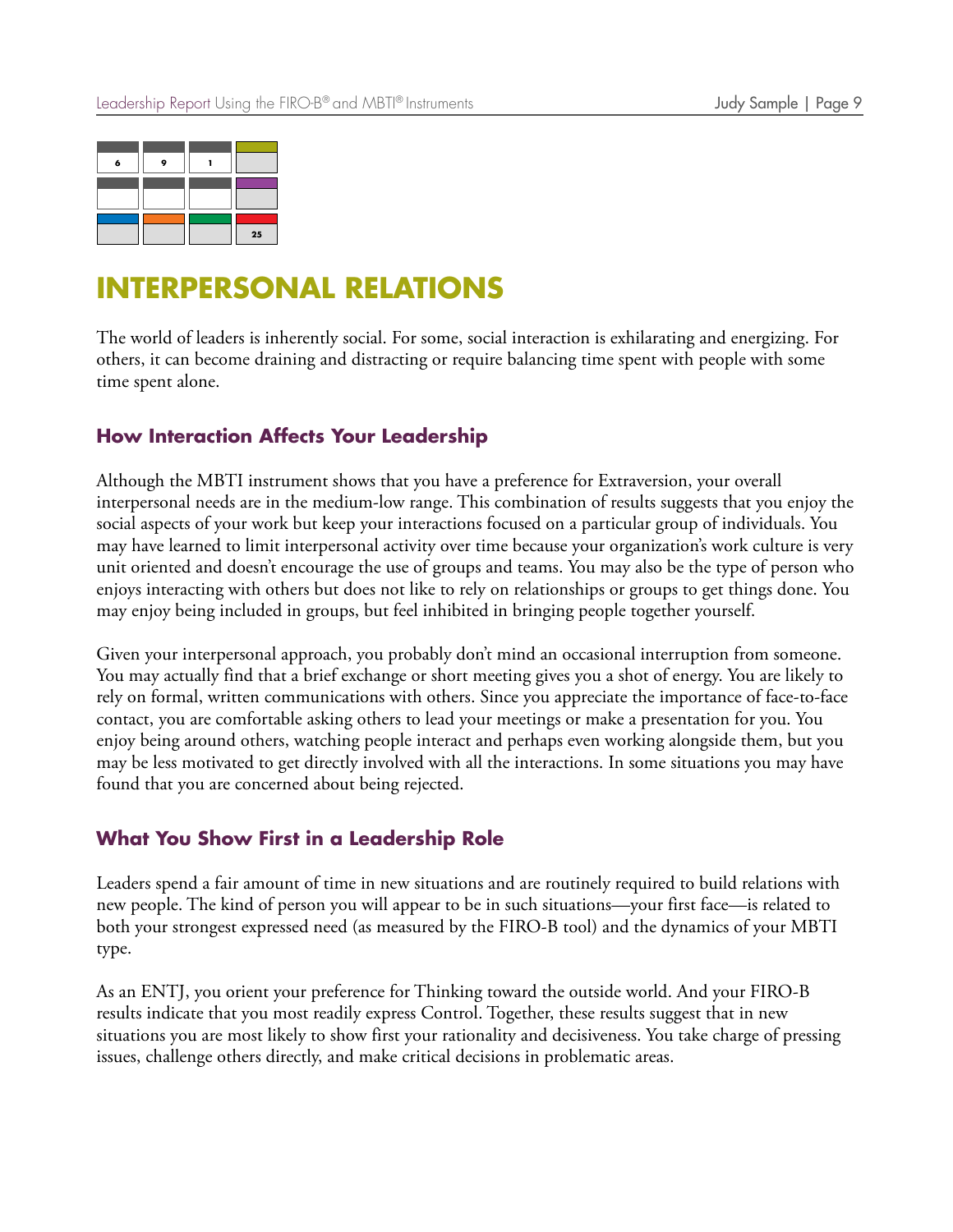## **WORKING WITH GROUPS AND OTHER LEADERS**

The social world of leaders is dynamic. Sometimes leadership is about making opportunities to approach others and engage them. At other times, leadership involves being the recipient of the behavior and actions that others direct toward us.

### **How You Work in a Team**

Your FIRO-B scores can shed some light on how you are likely to respond to the opportunities and pressures of working in a team.

| A |  |  |
|---|--|--|
|   |  |  |
|   |  |  |

**Your expressed and wanted needs for Inclusion suggest that you enjoy teams in which**

**there are many opportunities (but no pressure from others) to**  $\Box$  there are many opportunities to there is no pressure to

- $\Box$  there are many opportunities for others (but no pressure on you directly) to
- state an opinion and join in the discussion
- share information and take an interest in the activities of others
- maintain a high profile on the team
- acknowledge the unique strengths of individuals on the team
- recognize people's contributions and accomplishments
- produce highly visible results

**Your expressed and wanted needs for Control suggest that you enjoy teams in which**

**there are many opportunities (but no pressure from others) to**

- $\Box$  there are many opportunities to
- $\Box$  there is no pressure to

 $\Box$  there are many opportunities for others (but no pressure on you directly) to

- create structured roles and rules
- clearly define the goals and activities of the team
- take action and show progress immediately
- establish formal agendas
- make final decisions rather than advise or recommend
- assign specific areas of accountability
- directly influence others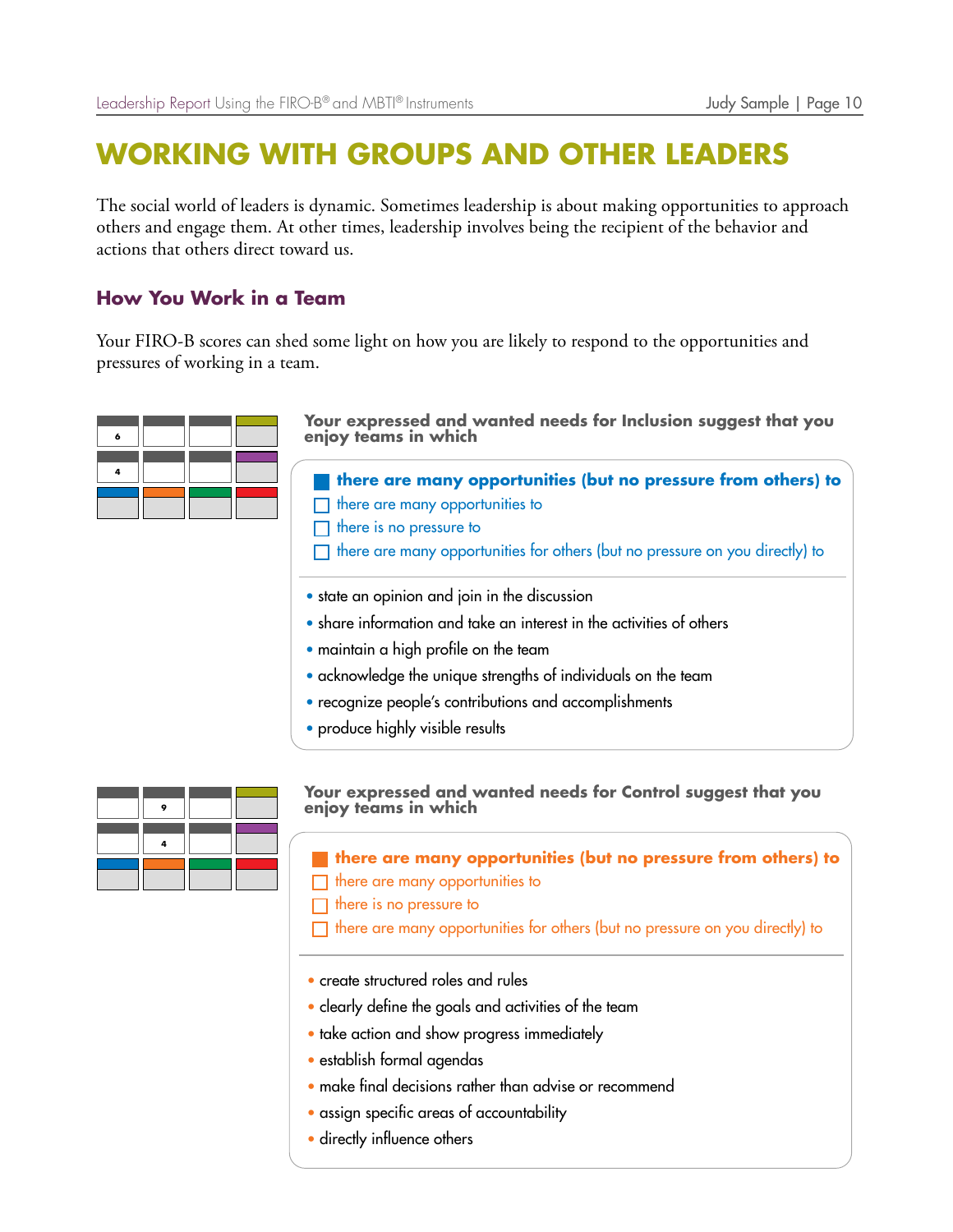

**Your expressed and wanted needs for Affection suggest that you enjoy teams in which**

 $\Box$  there are many opportunities (but no pressure from others) to

there are many opportunities to

**there is no pressure to**

there are many opportunities for others (but no pressure on you directly) to

- develop a team consensus
- encourage and support individual efforts
- offer personal guidance
- build rapport with team members early on
- give individual reactions and opinions
- work intensely for many hours at a time
- have frequent contact with other team members
- develop interdependencies for information collecting and action

### **What You Expect from Other Leaders**

As a leader, it is important to be conscious of how you function as the follower of another leader and how you act toward leaders at all levels who seek to influence you. What you expect from these other leaders greatly affects your interaction with them.

Your expectations for other leaders are related to a certain aspect of your MBTI type and your strongest wanted need.

You have preferences for Intuition and Thinking, and your strongest wanted needs are for Control and Inclusion. This combination of results suggests that you want other leaders, above all, to be skilled and competent and to use their competence so that logical decisions are made in support of accomplishing goals and objectives. In addition, you may want other leaders to

- provide deadlines, tasks, and clearly defined expectations and strategies
- be focused, firm, and comfortable with providing structure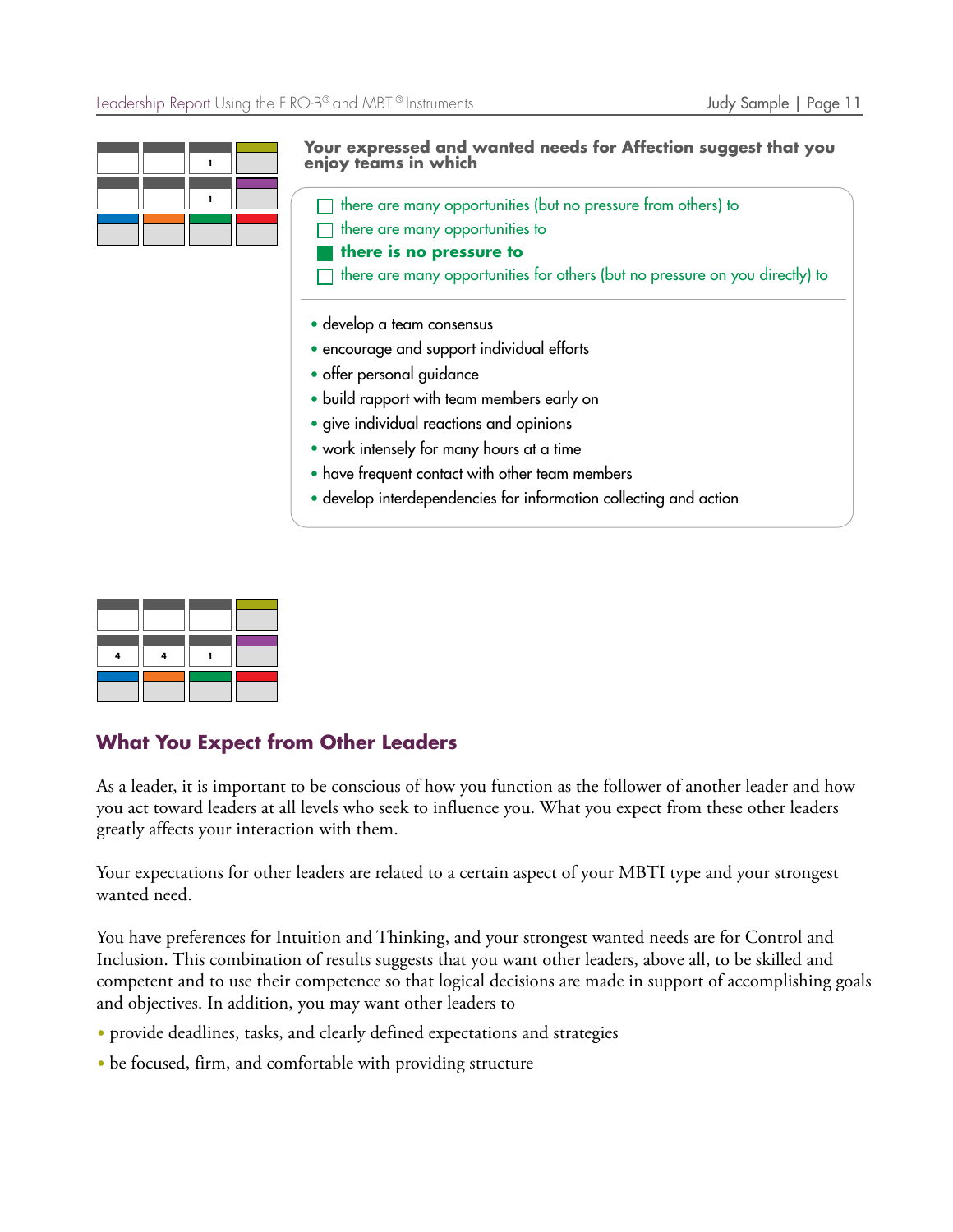When interacting with other leaders, it is important for you to know that they respect your ideas and challenge your thinking. You are willing to forego a leader's encouragement and support if you know that you are being given a demanding set of tasks.

It is also helpful to be aware of the type of leader with whom you least like working. In general, this type of leader is one whose highest expressed need is in the same area as your lowest wanted need.

Since your lowest wanted need is for Affection, you are likely to have the least appreciation for a leader who is focused on encouraging and supporting others. This type of leader is also interested in minimizing conflict, being on a personal level with others, showing an interest in your satisfaction and happiness, and wanting to serve and nurture others.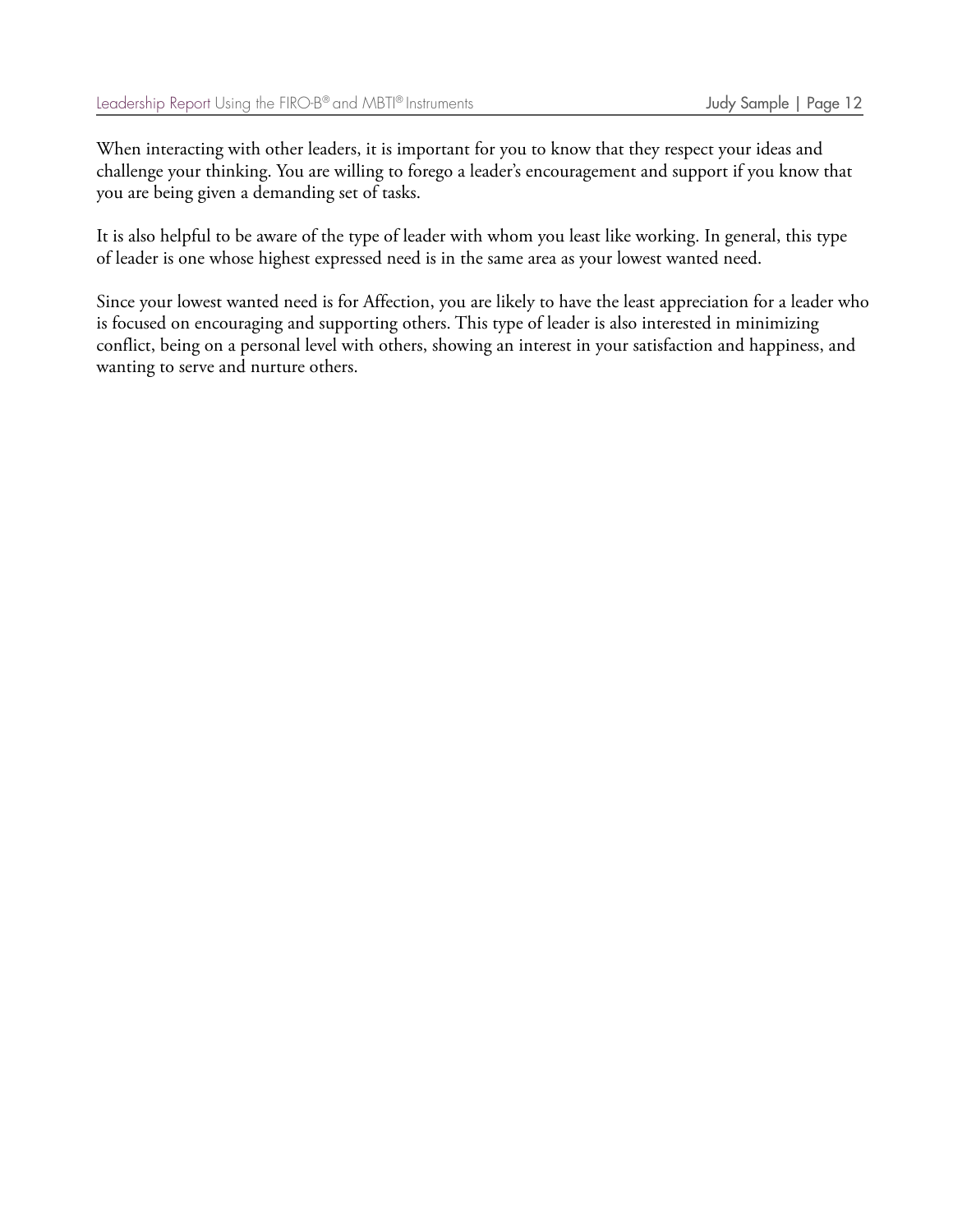| A  |    |  |
|----|----|--|
|    |    |  |
|    |    |  |
| 10 | 13 |  |

## **POWER AND ORGANIZATIONAL CULTURE**

The interpersonal and group dynamics of leadership discussed on the previous pages take place in the even broader context of the "culture" and social structure of the organization. Leaders are engaged in this level at all times, influencing it and being influenced by it.

### **Your Bases of Power and Influence**

Anyone who assumes a leadership role must develop some kind of power through which he or she attains influence over others. Some leaders develop *socialized power:* attaining influence in order to help others and have an impact. Other leaders rely on *formal power:* exercising power to achieve a personal goal of being influential and then using influence to succeed in fulfilling important objectives. A third type of leader uses *affiliative power:* becoming influential by nurturing and supporting people so that personal and organizational values are fulfilled. Which of these three kinds of power you are most likely to develop over the long term is directly related to your area of greatest interpersonal need.

Because your strongest interpersonal need is for Control, the influence that you will try to create as a leader is likely to be based on formal power.

Formal power is the tendency to value and desire power for the purposes of personal control, to prevail in encounters with others, and to gain the satisfaction of getting one's way. Your interest in formal power is likely to lead you to compete for resources, to influence priorities via planning processes, and to advocate effectively for functions within your assigned responsibilities. You will also seek to expand your base of influence by developing expertise and skills in areas valued by your organization.

#### **Your Influence on Organizational Culture**

The base of power you build in an organization is related to the type of organizational culture you will strive to create. Organization-wide culture is a complex phenomenon, but your leadership is likely to have a strong influence on the culture among the staff and within the units that you directly oversee. As is the case for your bases of organizational power, the kind of culture you are likely to strive for is directly related to your area of greatest interpersonal need.

Because your strongest need is for Control, you are likely to work to establish an organizational culture characterized by

- concentration of power
- competition between individuals and departments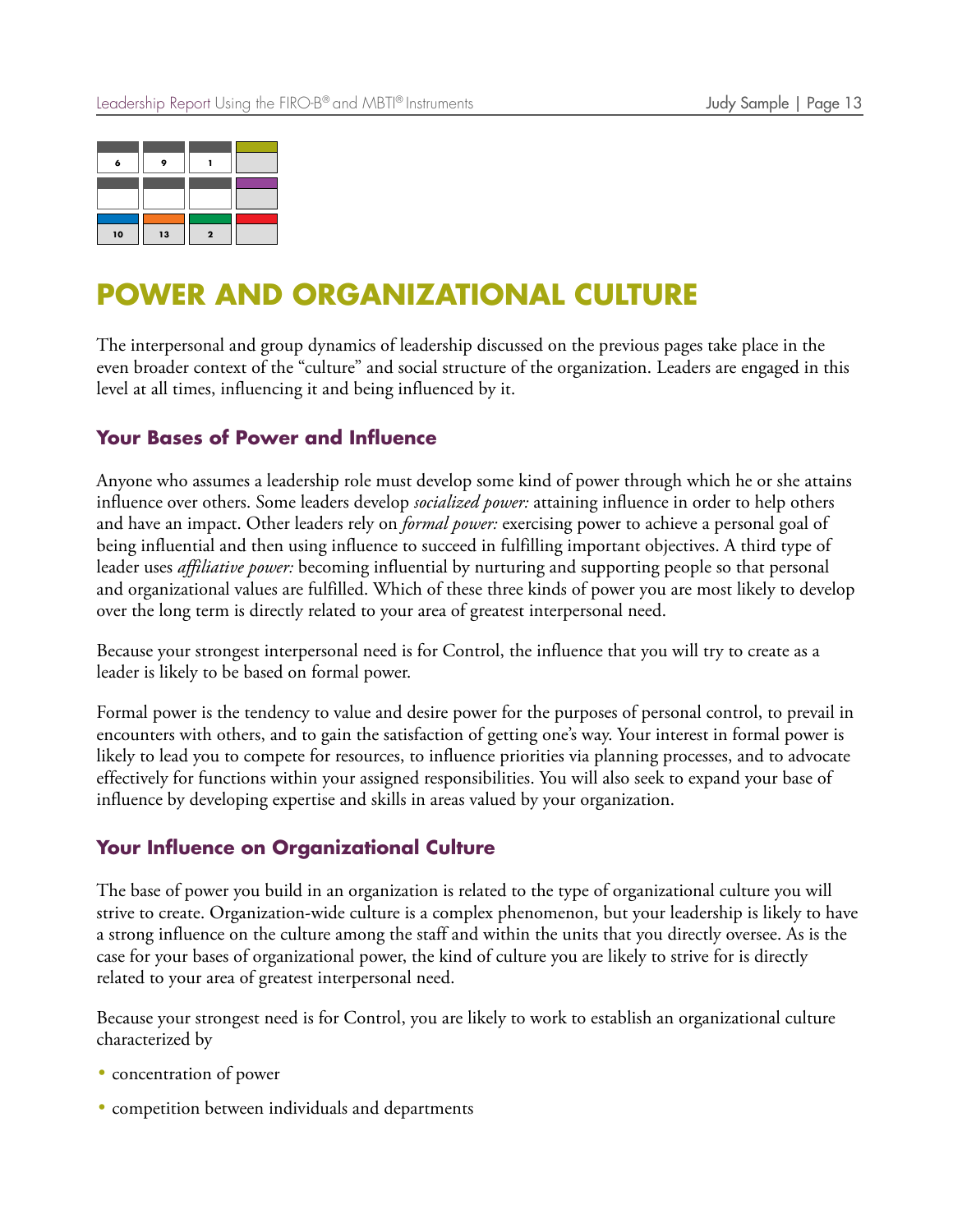- decisiveness and accountability
- dependence on direction from management

And because your least important need is for Affection, you are comfortable letting certain Affectionrelated aspects of organizational culture develop without your guidance, creating the possibility that you will receive occasional complaints about

- suppression of conflict
- coldness and pessimism in the organization
- a lack of responsiveness to personal concerns

Your MBTI type can provide additional insights into how you influence organizational culture. You are likely to use the power and influence you have as a leader to create a work environment that is congruent with your preference for either Intuition or Sensing and your preference for either Thinking or Feeling.

Because you have preferences for Intuition and Thinking, you are likely to be most comfortable in a work environment in which

- you can work on broad issues and concerns
- you can approach problems intellectually and theoretically
- a long-range perspective is valued
- goals are coherent and the structure rational
- competence, professionalism, and updating of skills are highly valued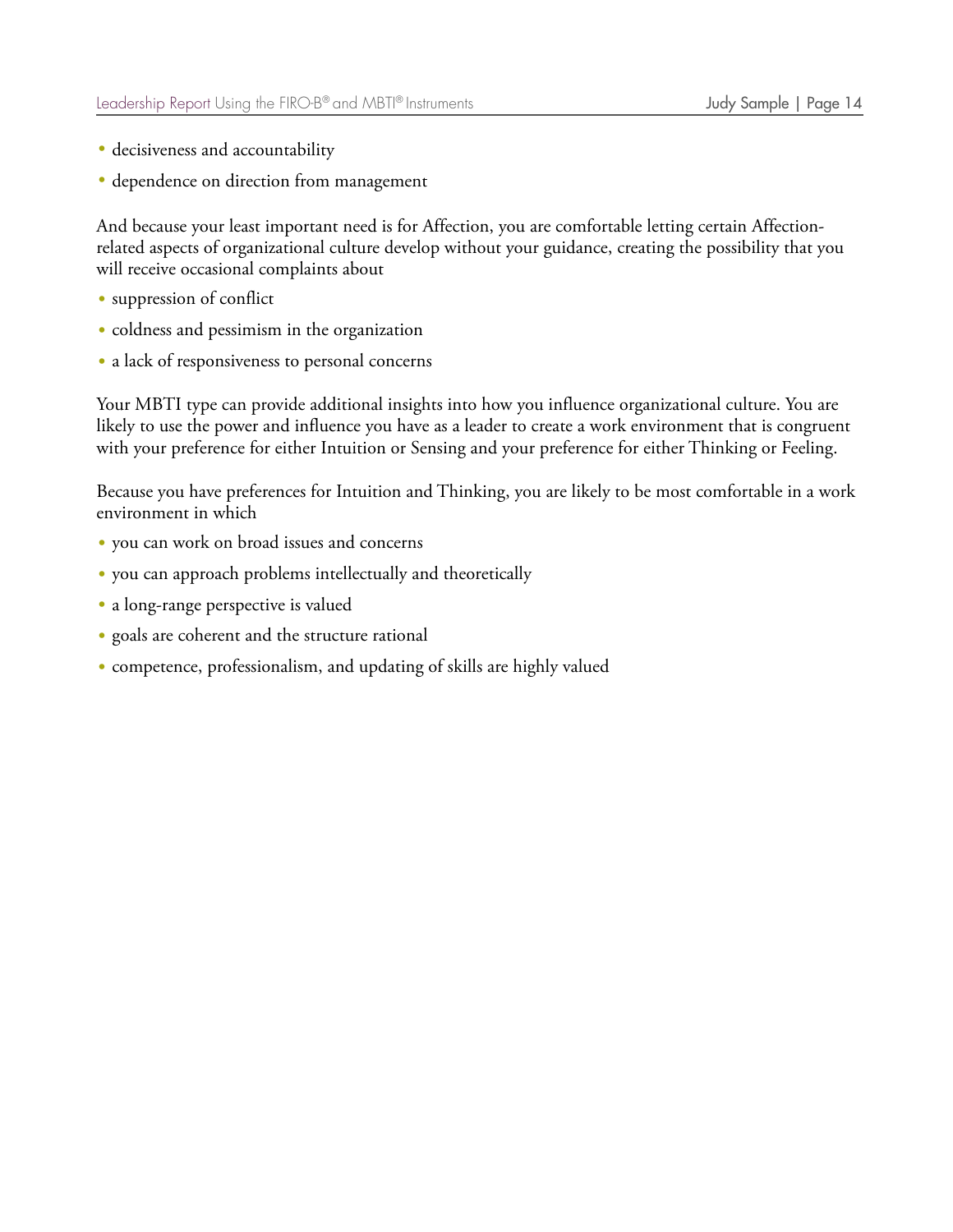## **DEALING WITH CHANGE AND STRESS**

Organizational change can be stressful for all involved. Successful navigation of change may depend on the leadership you show, either as the initiator of the change or as someone who helps guide others through the change period.

Your MBTI type and FIRO-B scores suggest that you have certain strengths and resources at your disposal for demonstrating leadership during times of change. At the same time, each of these strengths has its potential downside. If pushed too far, a strength can lose its effectiveness and open up an area of challenge to you.

| <b>Strengths and Resources</b>                                                                                                                                  | <b>Potential Related Challenges</b>                                                                                                                                             |
|-----------------------------------------------------------------------------------------------------------------------------------------------------------------|---------------------------------------------------------------------------------------------------------------------------------------------------------------------------------|
| You can get people excited and optimistic about the<br>change.                                                                                                  | You may build unrealistically high expectations.                                                                                                                                |
| You are willing to take charge and get people<br>through the change period.                                                                                     | You may allow followers to become too dependent on<br>you, and you may establish too much control over<br>them.                                                                 |
| You are able to get a lot done during the change<br>despite the confusion, and you are willing to take<br>the initiative.                                       | You may not take time to think strategically and<br>prioritize tasks, and you may get people going off in<br>too many different directions.                                     |
| You respond well to the need to learn or create new<br>structures, processes, and procedures, and you are<br>most comfortable with the mechanics of the change. | You may demand too much certainty in how things will<br>work once the change is complete, and you find it<br>difficult to be comfortable with the organic nature of<br>change.  |
| You are willing to accept decisions from above, and<br>you can work quickly to institutionalize the change.                                                     | You may feel a lack of guidance, get distracted easily,<br>and have trouble remaining productive in the face of<br>new obstacles.                                               |
| You remain professional and business-like despite<br>the chaos and disruption, and you don't mind<br>changes in who you work with.                              | You may appear cool and uncaring about the impact<br>of the change on others, and you may not adequately<br>attend to people's personal needs.                                  |
| You are willing to take charge and make tough<br>decisions and stand by them, and you can offer<br>analytical skills and new perspectives.                      | You may undervalue the importance of attending to<br>emotional needs, and you may make decisions too<br>quickly and without regard for how others may feel<br>about the impact. |